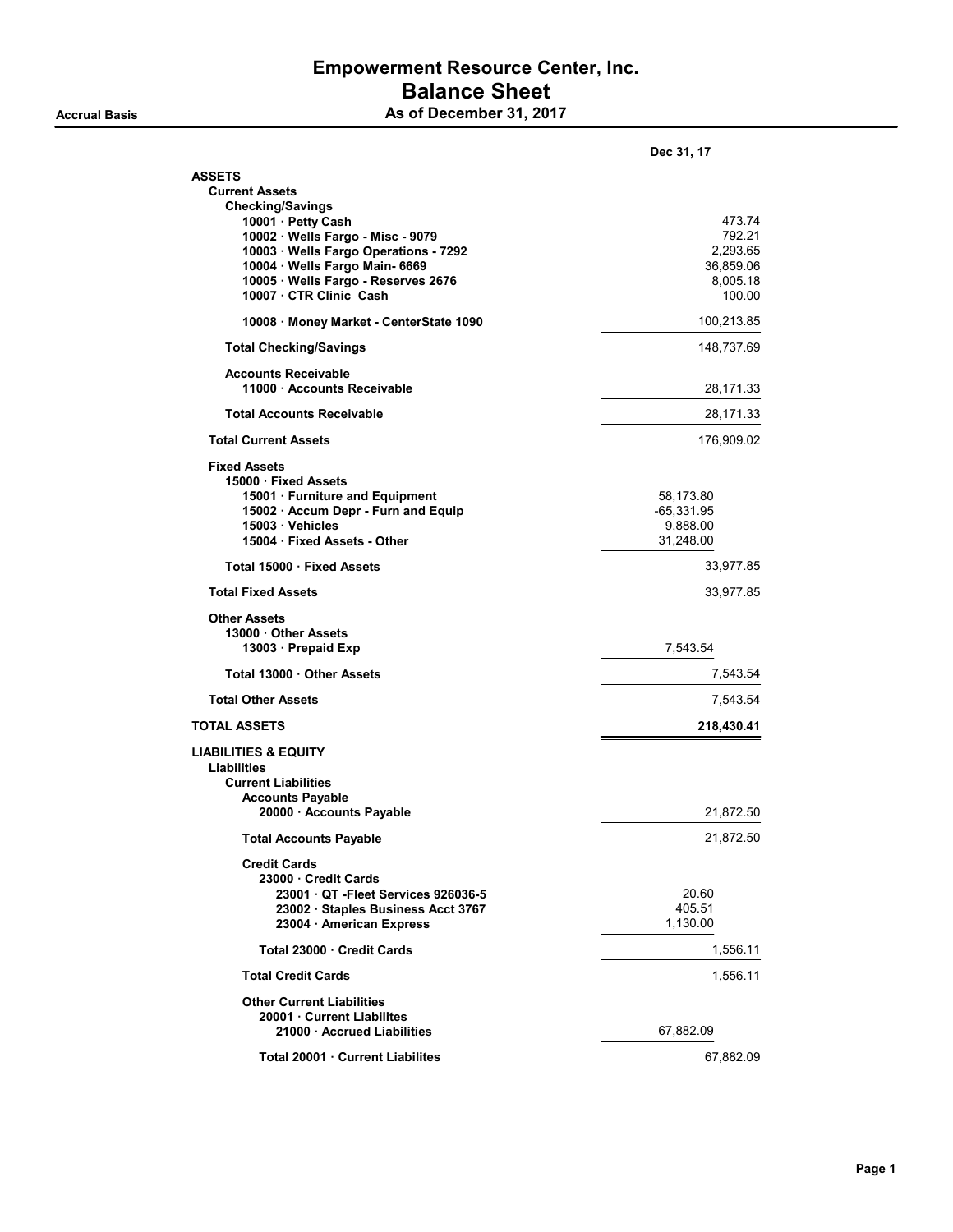## Empowerment Resource Center, Inc. Balance Sheet As of December 31, 2017

|                                                              | Dec 31, 17             |
|--------------------------------------------------------------|------------------------|
| 24000 · Payroll Liabilities<br>$24005 \cdot SS - ER$         | 4,290.70               |
| Total 24000 · Payroll Liabilities                            | 4,290.70               |
| <b>Total Other Current Liabilities</b>                       | 72,172.79              |
| <b>Total Current Liabilities</b>                             | 95,601.40              |
| <b>Total Liabilities</b>                                     | 95,601.40              |
| Equity<br>32000 Unrestricted Net Assets<br><b>Net Income</b> | 79,767.00<br>43,062.01 |
| <b>Total Equity</b>                                          | 122,829.01             |
| TOTAL LIABILITIES & EQUITY                                   | 218,430.41             |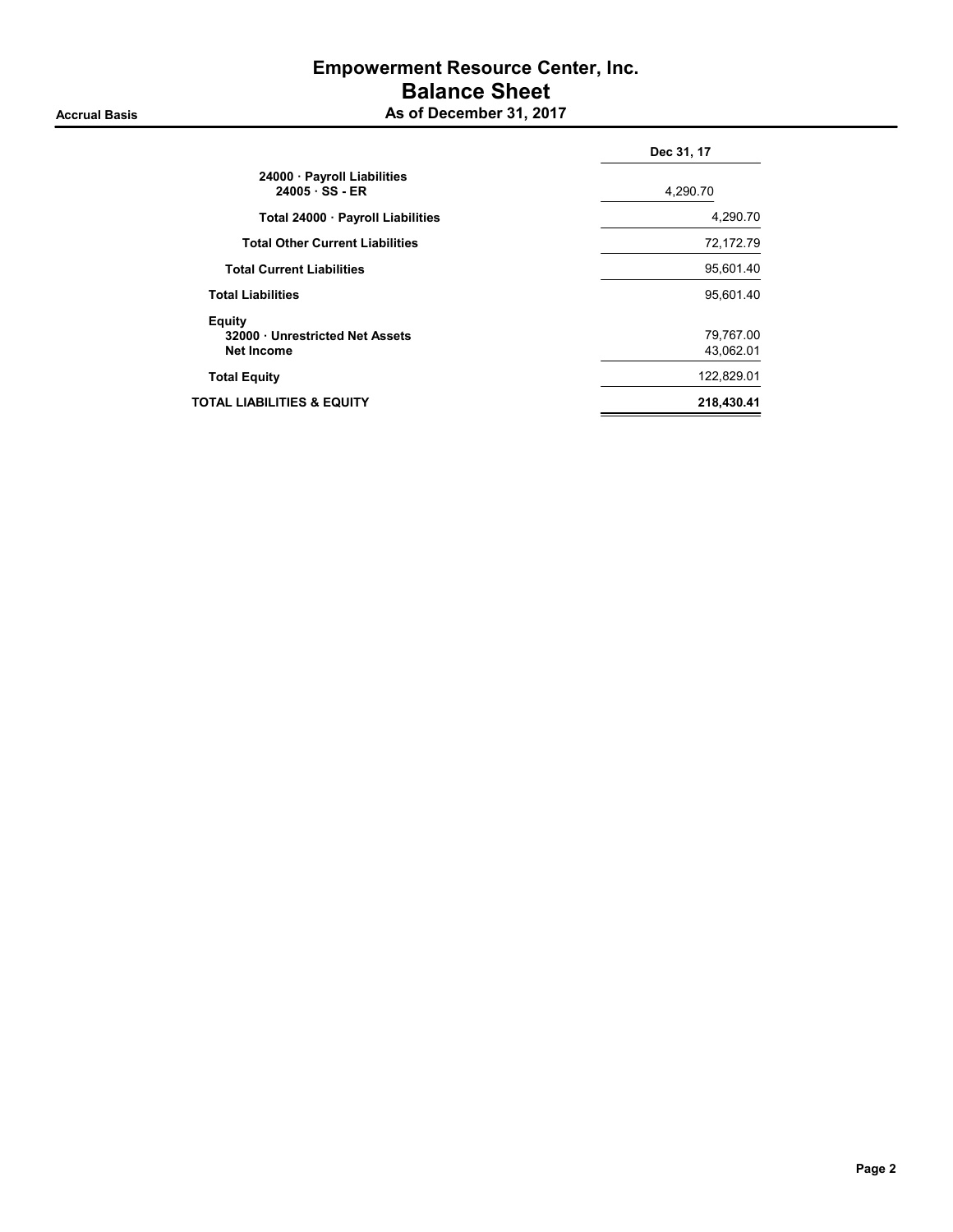## Empowerment Resource Center, Inc. Profit & Loss Accrual Basis **Accrual Basis January through December 2017**

|                                                                                                                                                                                                            | Jan - Dec 17                                                                         |
|------------------------------------------------------------------------------------------------------------------------------------------------------------------------------------------------------------|--------------------------------------------------------------------------------------|
| <b>Ordinary Income/Expense</b>                                                                                                                                                                             |                                                                                      |
| <b>Income</b><br>43000 Foundation and Trust Grants                                                                                                                                                         | 75,583.34                                                                            |
| 43400 Direct Public Support<br>43410 Corporate Contributions<br>43430 · Individ, Business Contributions                                                                                                    | 77,500.00<br>21,255.99                                                               |
| Total 43400 · Direct Public Support                                                                                                                                                                        | 98,755.99                                                                            |
| 43500 Charitable Donations<br>43510 Board of Trustees<br>43540 Hats Off to Women<br>43550 TCGT                                                                                                             | 3,757.00<br>4,942.74<br>4,575.00                                                     |
| Total 43500 Charitable Donations                                                                                                                                                                           | 13,274.74                                                                            |
| 44500 Federal Grants - DIRECT<br>44520 CDC Grant<br>44530 SAMHSA<br>44535 · ICP                                                                                                                            | 591,189.31<br>528,670.25                                                             |
| Total 44530 · SAMHSA                                                                                                                                                                                       | 528,670.25                                                                           |
| 44500 Federal Grants - DIRECT - Other                                                                                                                                                                      | 54,045.00                                                                            |
| Total 44500 · Federal Grants - DIRECT                                                                                                                                                                      | 1,173,904.56                                                                         |
| 44600 Local County Grants<br>44630 · Fulton County                                                                                                                                                         | 140,029.73                                                                           |
| Total 44600 · Local County Grants                                                                                                                                                                          | 140,029.73                                                                           |
| 47220 Clinical Services<br>47221 Clinic Income - Direct Pay<br>47224 Clinic Income - Title X-FP<br>47225 Clinic Income - AMP Study                                                                         | 13,787.64<br>75,512.33<br>4,000.00                                                   |
| Total 47220 Clinical Services                                                                                                                                                                              | 93,299.97                                                                            |
| 49800 · Interest-Savings, Short-term CD                                                                                                                                                                    | 222.99                                                                               |
| <b>Total Income</b>                                                                                                                                                                                        | 1,595,071.32                                                                         |
| <b>Gross Profit</b>                                                                                                                                                                                        | 1,595,071.32                                                                         |
| <b>Expense</b><br>51000 · Payroll Expense<br>51005 · Payroll Expenses                                                                                                                                      | -3,649.72                                                                            |
| 51010 · Salaries and wages<br>51015 Employer Taxes<br>51020 · Medicare<br>51030 Social Security<br>51040 · Payroll Fees<br>51050 GA Unemployment<br>51055 · Retirement Expense<br>51060 · Health Insurance | 896,701.25<br>-374.23<br>11,187.87<br>40,226.34<br>6,991.19<br>4,210.27<br>$-104.60$ |
| 51061 Dental Insurance<br>51062 Vision Insurance<br>51063 Life Insurance<br>51064 Medical Insurance<br>51065 · Disability Insurance<br>51060 · Health Insurance - Other                                    | 2,902.20<br>566.00<br>363.30<br>40,496.94<br>36.80<br>6,457.19                       |
| Total 51060 Health Insurance                                                                                                                                                                               | 50,822.43                                                                            |
| 51080 · Workers Compensation Insurance<br>51090 · ADP Retirement Plan                                                                                                                                      | 46,671.60<br>23,033.25                                                               |
| Total 51000 · Payroll Expense                                                                                                                                                                              | 1,075,715.65                                                                         |

Page 1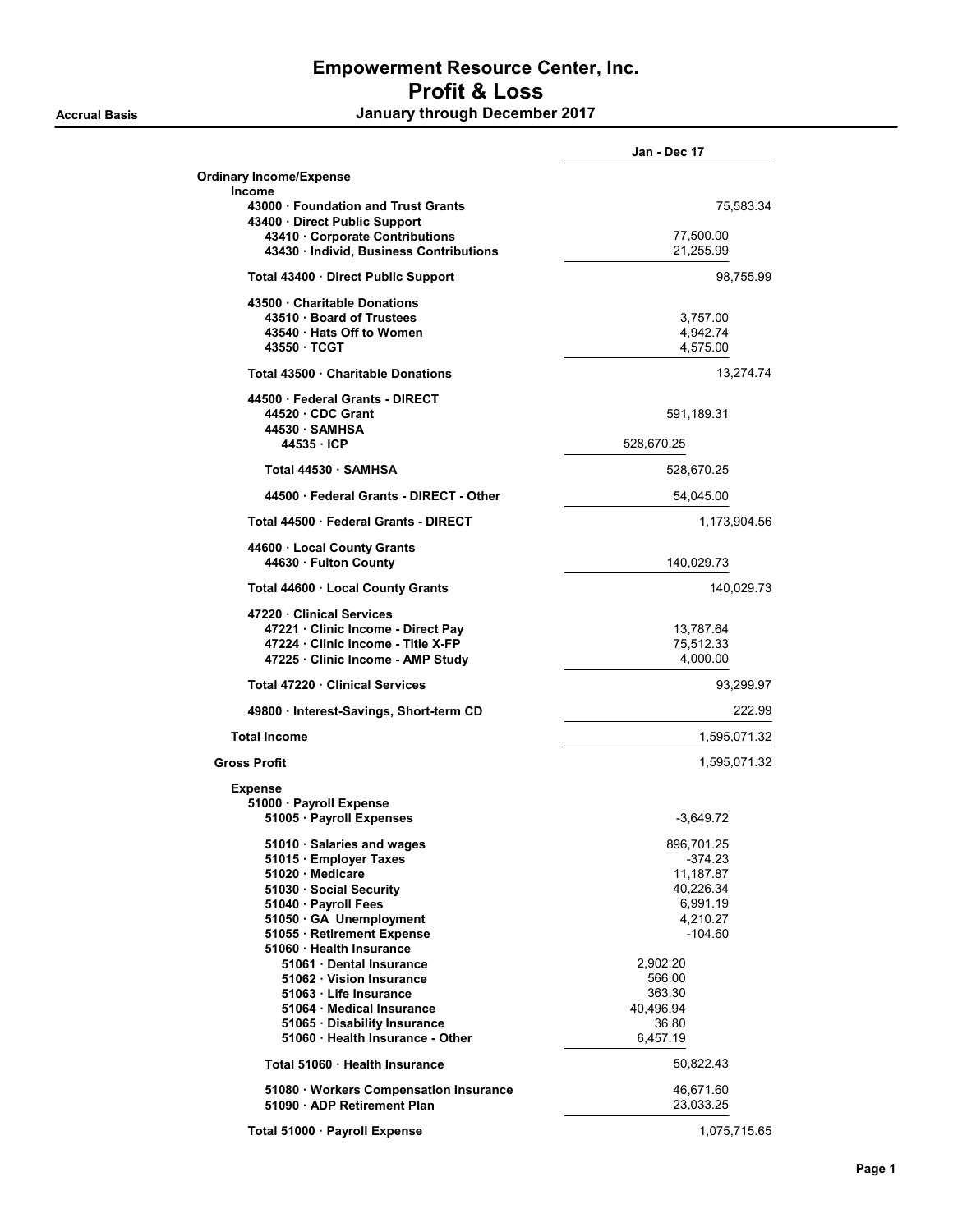# Empowerment Resource Center, Inc. Profit & Loss Accrual Basis **Accrual Basis January through December 2017**

|                                              | Jan - Dec 17 |  |
|----------------------------------------------|--------------|--|
| 60900 · Business Expenses                    |              |  |
| 60910 · License & Permits                    | 620.00       |  |
| 60920 · Business Registration Fees           | 225.28       |  |
| Total 60900 · Business Expenses              | 845.28       |  |
| 62100 Contract Services                      |              |  |
| 62110 Accounting Fees                        | 21,228.13    |  |
| 62115 Professional Services                  | 12,714.25    |  |
| 62120 Atl Harm Reduction Coalition           | 64,963.00    |  |
| 62125 · Interns Work Study Earnings          | 328.06       |  |
| 62130 · Fundraising Fees                     | 682.78       |  |
| 62150 · Independent Contract                 | 81,154.19    |  |
| 62160 · Auto Repair and Expense              | 1,458.00     |  |
| 62170 · Computer IT Fees                     | 31,570.58    |  |
| Total 62100 Contract Services                | 214,098.99   |  |
|                                              |              |  |
| 62800 · Facilities and Equipment             |              |  |
| 62810 · Depr and Amort - Allowable           | 14,557.12    |  |
| 62825 · Public Storage                       | 765.00       |  |
| 62835 · Copier Equipment Maintenance         | 3.668.49     |  |
| 62845 · Parking                              | 3,442.15     |  |
| 62850 · Marta Expense                        | 532.00       |  |
| 62860 Office Equipment & Furniture           | 459.00       |  |
| 62870 · Property Insurance                   | 746.00       |  |
| 62880 Office Rent                            | 131,318.73   |  |
| Total 62800 · Facilities and Equipment       | 155,488.49   |  |
| 63000 · Program Expense - Participants       |              |  |
| 63100 · Participant Awards                   |              |  |
| 63110 Client Transportation                  | 2,051.00     |  |
| 63120 Gift Cards                             | 9,198.70     |  |
| 63130 Client Refreshments                    | 344.32       |  |
| 63140 Client Incentives                      | 309.12       |  |
| Total 63100 · Participant Awards             | 11,903.14    |  |
| Total 63000 · Program Expense - Participants | 11,903.14    |  |
| 64000 Clinical Expenses                      |              |  |
| 64010 · Biohazard Disposal                   | 2,606.52     |  |
| 64020 · Medication & Treatment Supplies      | 2,620.71     |  |
| 64030 · Medical Courier Services             | 2,077.00     |  |
| 64040 · Laboratory Processing                | 6,959.52     |  |
| 64050 · Laboratory Supplies                  | 7,397.52     |  |
| 64000 Clinical Expenses - Other              | $-1,640.58$  |  |
| Total 64000 · Clinical Expenses              | 20,020.69    |  |
| 65000 Operations                             |              |  |
| 65001 · Bank Service Charge                  | 1,057.00     |  |
| 65002 · Office Expenses                      | 5,305.09     |  |
| 65003 · Advertising Expenses                 | 1,464.17     |  |
| 65005 · Fundraising Expenses                 | 347.06       |  |
| 65008 Computer/Software Supplies             | 39.99        |  |
| 65010 · Books, Subscriptions, Reference      | 314.44       |  |
| 65014 · PayPal Service fees                  | 523.31       |  |
| 65018 · Dues & Membership Fees               | 3,552.50     |  |
| 65019 · Auto Expenses                        | 1,648.10     |  |
| 65020 · Postage, Mailing Service             | 484.84       |  |
| 65040 Office Supplies                        | 7,246.25     |  |
| 65050 · Telephone, Telecommunications        | 13,485.83    |  |
|                                              |              |  |
| Total 65000 Operations                       | 35,468.58    |  |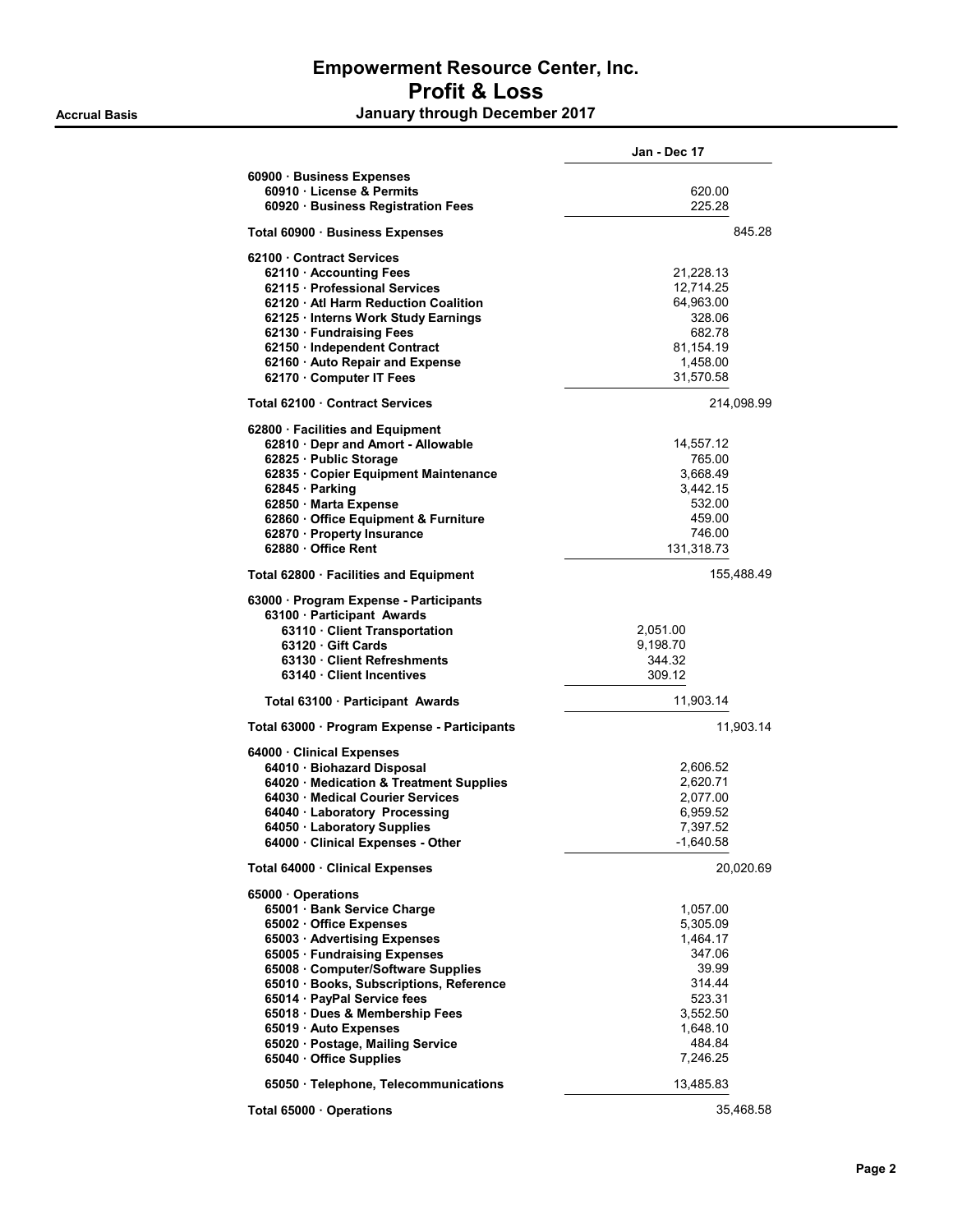# Empowerment Resource Center, Inc. Profit & Loss

Accrual Basis **Accrual Basis January through December 2017** 

|                                                                                                               | Jan - Dec 17         |
|---------------------------------------------------------------------------------------------------------------|----------------------|
| 65045 · Program Expenses and Supplies<br>65046 · Client Prevention Supplies<br>65047 · ERC Mens support group | 2,088.04<br>60.26    |
| 65048 · Hats Off To Women Expenses                                                                            | 1,580.94             |
| 65049 · Program Expenses (TCGT)                                                                               | 3,672.56             |
| 65051 Intervention Materials                                                                                  | 1,567.19<br>4,077.99 |
| 65052 ERC on the MOVE Supplies                                                                                |                      |
| Total 65045 · Program Expenses and Supplies                                                                   | 13,046.98            |
| 65100 Other Types of Expenses<br>65115 Volunteer Appreciation                                                 | 1,024.00             |
| 65160 Other Costs                                                                                             | 130.54               |
| Total 65100 · Other Types of Expenses                                                                         | 1,154.54             |
| 65120 Insurance                                                                                               |                      |
| 65121 · Automobile Ins (Progressive)                                                                          | 6,021.60             |
| 65122 General/Professional Liability                                                                          | 3,307.20             |
| 65123 · Malpractice Insurance                                                                                 | 799.00               |
| Total 65120 · Insurance                                                                                       | 10,127.80            |
| 66900 · Reconciliation Discrepancies<br>68300 · Travel and Meetings                                           | 123.05               |
| 68310 · Registration                                                                                          | 3,320.00             |
| 68320 Hotel                                                                                                   | 4,923.46             |
| 68330 Airfare                                                                                                 | 3,862.57             |
| 68340 Ground Transportation                                                                                   | 511.39               |
| 68350 Per Diem                                                                                                | 1,266.62             |
| 68370 Meals                                                                                                   | 422.00               |
| Total 68300 · Travel and Meetings                                                                             | 14,306.04            |
| <b>Total Expense</b>                                                                                          | 1,552,299.23         |
| <b>Net Ordinary Income</b>                                                                                    | 42,772.09            |
| <b>Other Income/Expense</b><br>Other Income                                                                   |                      |
| 41000 Other Income                                                                                            | 289.92               |
| <b>Total Other Income</b>                                                                                     | 289.92               |
| <b>Net Other Income</b>                                                                                       | 289.92               |
| Net Income                                                                                                    | 43,062.01            |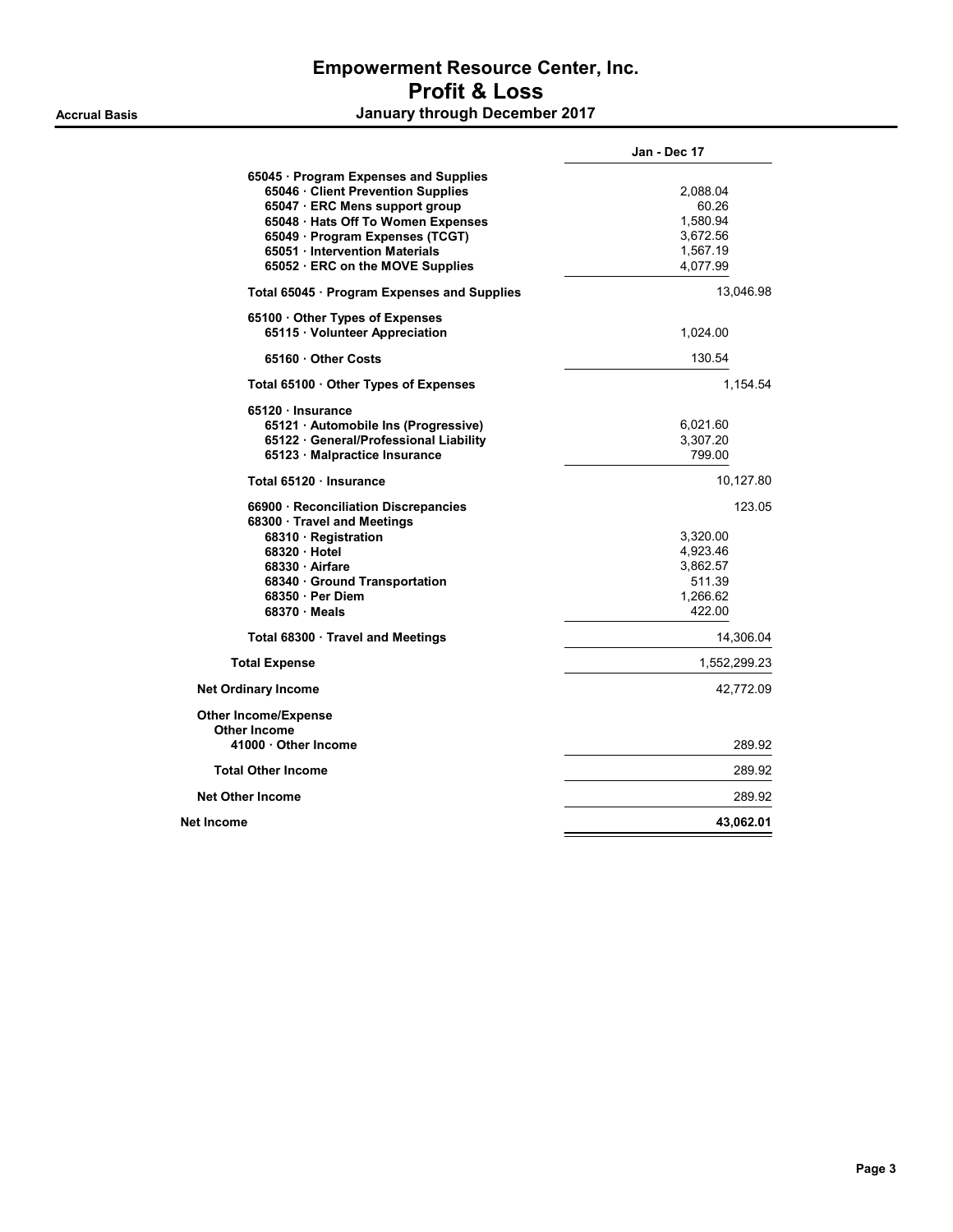## Empowerment Resource Center, Inc. Profit & Loss Accrual Basis **Accrual Basis January through December 2017**

|                                                                                     | Jan - Dec 17           |
|-------------------------------------------------------------------------------------|------------------------|
| <b>Ordinary Income/Expense</b>                                                      |                        |
| <b>Income</b><br>43000 · Foundation and Trust Grants<br>43400 Direct Public Support | 75,583.34<br>98,755.99 |
| 43500 Charitable Donations                                                          | 13,274.74              |
| 44500 Federal Grants - DIRECT                                                       | 1,173,904.56           |
| 44600 · Local County Grants                                                         | 140,029.73             |
| 47220 Clinical Services                                                             | 93,299.97              |
| 49800 · Interest-Savings, Short-term CD                                             | 222.99                 |
| <b>Total Income</b>                                                                 | 1,595,071.32           |
| <b>Gross Profit</b>                                                                 | 1,595,071.32           |
| <b>Expense</b>                                                                      |                        |
| 51000 · Payroll Expense                                                             | 1,075,715.65           |
| 60900 · Business Expenses                                                           | 845.28                 |
| 62100 Contract Services                                                             | 214,098.99             |
| 62800 · Facilities and Equipment                                                    | 155,488.49             |
| 63000 · Program Expense - Participants                                              | 11,903.14              |
| 64000 Clinical Expenses                                                             | 20,020.69              |
| 65000 Operations                                                                    | 35,468.58              |
| 65045 · Program Expenses and Supplies                                               | 13,046.98              |
| 65100 Other Types of Expenses                                                       | 1,154.54               |
| 65120 · Insurance                                                                   | 10,127.80              |
| 66900 · Reconciliation Discrepancies<br>68300 Travel and Meetings                   | 123.05<br>14,306.04    |
| <b>Total Expense</b>                                                                | 1,552,299.23           |
| <b>Net Ordinary Income</b>                                                          | 42,772.09              |
| <b>Other Income/Expense</b><br><b>Other Income</b><br>41000 Other Income            | 289.92                 |
| <b>Total Other Income</b>                                                           | 289.92                 |
|                                                                                     |                        |
| <b>Net Other Income</b>                                                             | 289.92                 |
| Net Income                                                                          | 43,062.01              |